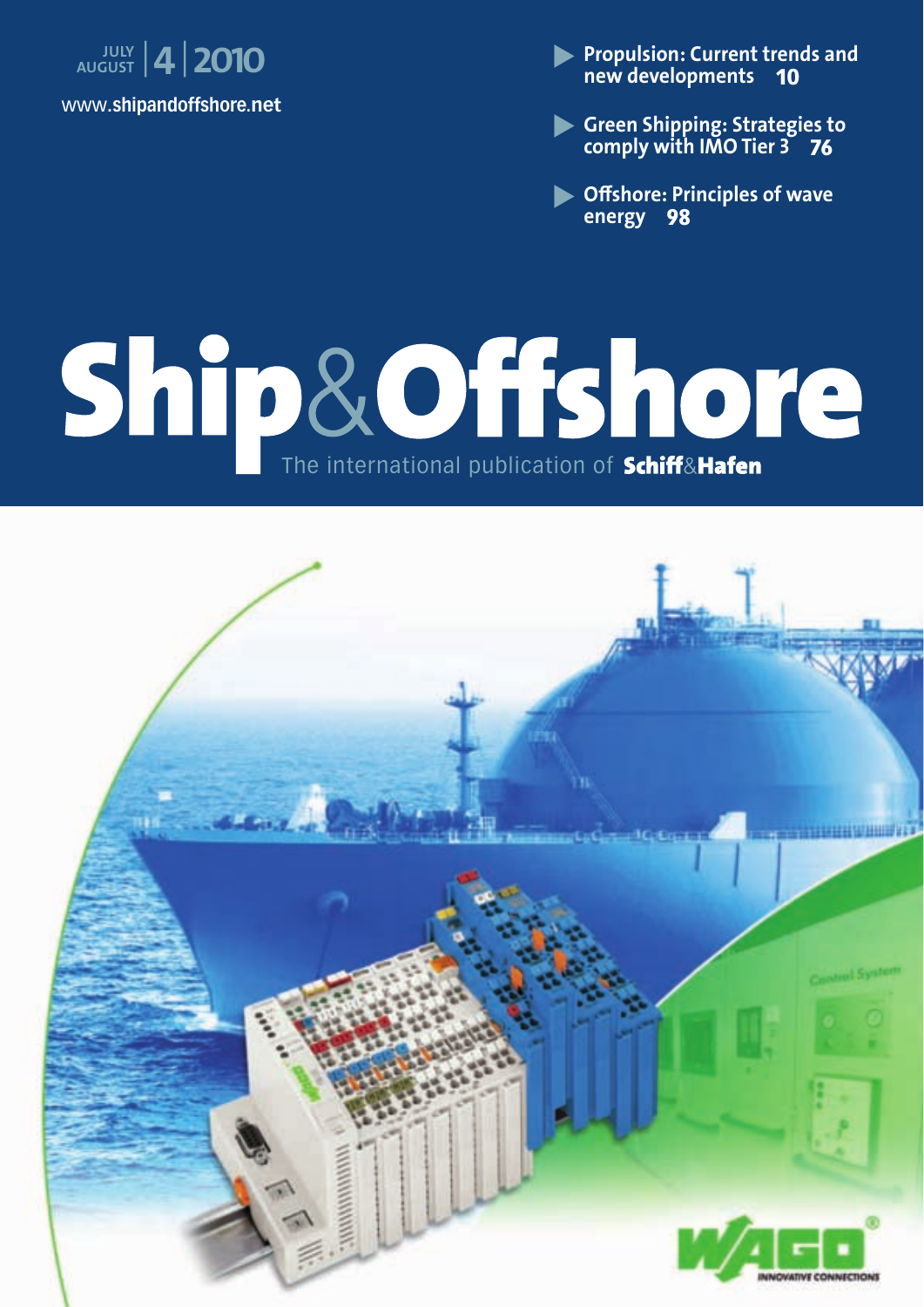## **Principles of wave energy**

**WAVE FARM DESIGNS Wave energy is a relatively new RES (Renewable Energy Source), that is quickly gaining momentum. It has not yet reached a commercial stage, but many projects expect to launch wave energy as a viable RES alternative to wind energy and solar power within a few years.**

### **Björn Welander**

**W**ave energy is a vast<br>untapped source of<br>energy and the pountapped source of energy and the potential for exploiting wave power around the globe has been calculated to be between 10-15,000 TWh per annum. It is, for example, expected that Europe will have an installed capacity of  $3 - 4$  GW by 2020. The world revenue potential is thought to be more than 40 B USD per year.

It is crucial to get familiar with the wave climate in the various areas around the globe. The wave climate contains more energy in places such as the west coast of Ireland, southern Chile and off the southwest coast of Austrailia (60–80 kW/m wavecrest) than in the Caribbean, the Baltic and the Mediterranean (10-20 kW/m wavecrest).

The energy contained in a wave is calculated as follows:

$$
P = \frac{\rho g^2}{64\pi} H_{m0}^2 T \approx (0.5 \frac{kW}{m^{3*} s}) H_{m0}^2 T
$$

 $P \approx 0.5H^2T$ 

### where

P=Power (kW); H=wave heigh (m); T=wave period (seconds)

What matters is how much absorption can be achieved with a minimum of loss. Previously it was considered that it would only be possible to extract energy in wave climates with very high energy content, but recently some developers have been focusing on so called sheltered wave climates using devices with higher absorption rates. Unlike wind energy, where a single wind turbine design has become totally dominant



**Particle movement of waves in deep and shallow water: Largest movement is at the surface**

in the sector, there is a wide variety of Wave Energy Converter (WEC) designs available. One distinction between different designs is their location being either onshore, near shore or offshore. A further breakup is by looking at the various working principles of the designs.

There are several reasons why it has taken longer for wave energy to mature than, for instance, wind power. Some of these are technological barriers, but many are not, such as the permission to use sea areas for wave energy parks and lack of investments. Both the EU and the US Department of Energy are trying to remedy this fact by setting up grant schemes and making partial funding available for R&D. The EU, for example, has been giving funding to the overtopping WEC in Kvitsöj, Norway, the SEEWEC project in Belgium, the AWS Ocean Energy and the Danish Wave Energy Star projects.

The technological barriers are primarily durability of the device to severe weather and long-term wear as well as the challenge to deliver energy at a competitive price. Another problem to overcome is the ability to deliver the energy in the form of electricity into an electric grid.

Reliability and serviceability are other issues that developers have tackled in different



**Seabased uses Pointabsorbers with a linear generator situated at the sea bottom**

ways. The American company OWECO has developed a "point-absorber" type of WEC that doesn't need a bottom foundation and only needs slack mooring. The inventor Mr Foerd Ames has also come up with a new generator design that offers a more continuous motion and increases energy conversion efficiency.



**Attenuators ride the waves and generate energy by a folding motion**

### **Non-technological barriers**

Wave Energy Converters show great promises but there are several barriers. One of them is the permit required to gain access to sea areas that are needed to implement projects. Some countries, like the UK, have already designated certain areas to be used for wave energy extraction. There are also EU governed directives to conduct EIA (Environmental Impact Assessment) before exploitation. Localization of wave farms near shore have to take other interests into consideration, such as requirements by the shipping industry as well as by fishermen and, in some cases, there might be a conflict of interests with mining companies or the tourism industry. An assessment of risk will have to be carried out as well.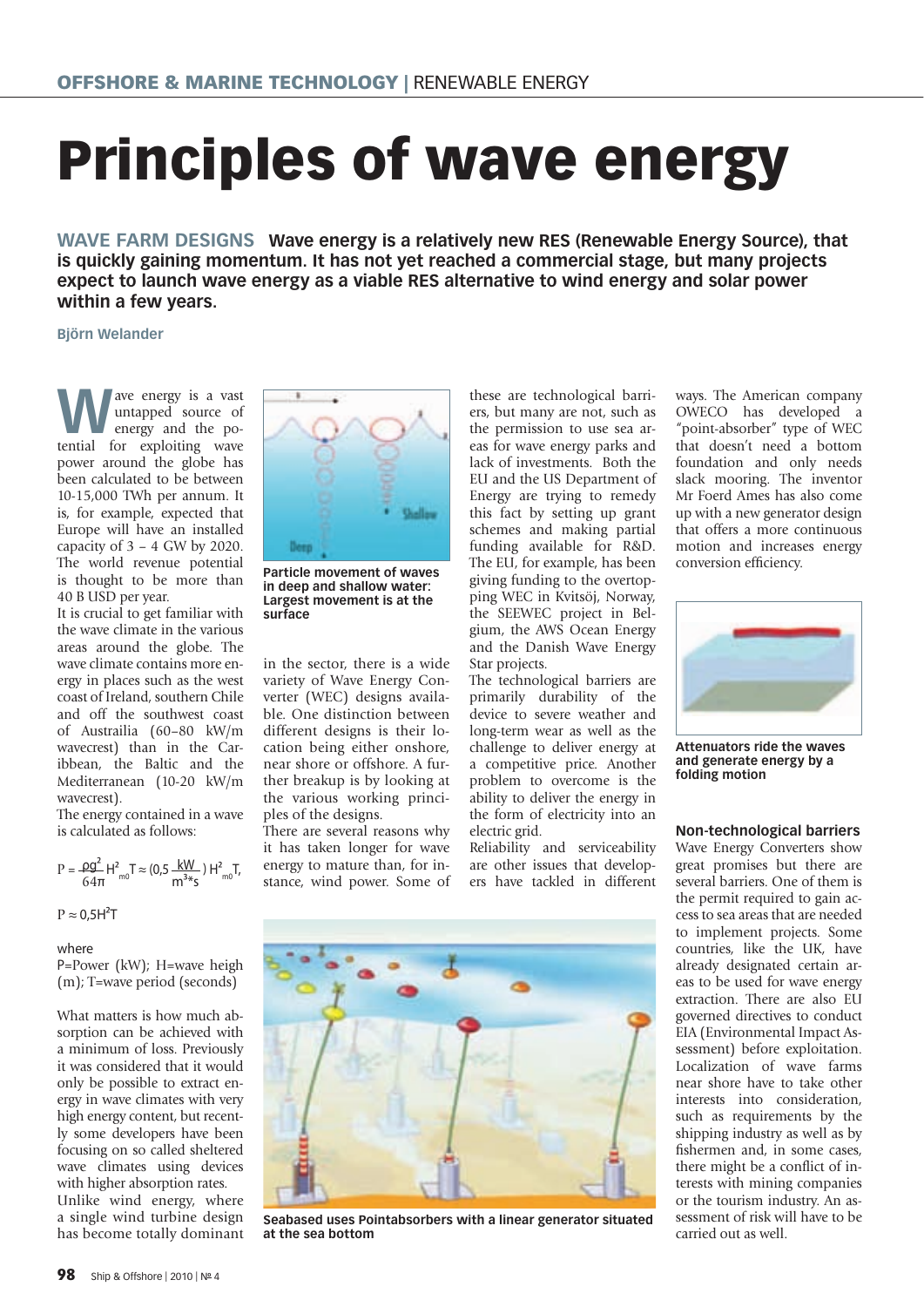

**The OWEC wave energy generator is a point absorber that uses a neutral buoyancy as reference point. The generator is a counter rotating generator.**

Many studies have already been carried out regarding the environmental impact of different types of WECs. Many of them point out the fact that there are several positive impacts, such as the artificial reef effect, which increases the biodiversity of a sea area by adding a substrate. Another effect is that wave farm areas will usually be



**the most popular designs**

out of bounds for industrial fishing, thereby providing potential nursery areas for fish. Areas that still need more studies are the effects of wave attenuation and the effects on ocean currents.

A life cycle analysis is needed to assess the environmental impacts and predict total carbon emissions through the lifetime of a device.

### **Cost effectiveness**

The cost effectiveness of new wave energy devices has improved a great deal in the last few years. This is mainly thanks to the fact that materials like composites have become less costly and more efficient energy conversion mechanism have been designed, enabling better absorption of wave energy. For instance, new types of turbines and rotating generators based on powerful permanent magnets have recently become

available. To study the economic

feasibility of industrial scale wave farms is still very difficult, as very few technologies have reached the commercial stage, yet. However, some reports have proposed estimations, but they often fail to provide specific information. mostly due to lack of data. The actual projected cost per kWh is today 0.10 – 0.25 EUR, targeting a cost level of 0.05 EUR by 2015 – 2020. (source: European Commission). Wave energy can be more reliable and, in many cases, has a higher capacity factor compared to wind energy, since it offers slower and more predictable drawdowns. Further, wave energy doesn't produce any noise and many devices have a very low visual impact.

The life span of wave energy devices is a critical issue. More

### **SUSTAINABLE DESIGN**

### for all weather conditions









www.stxeurope.com